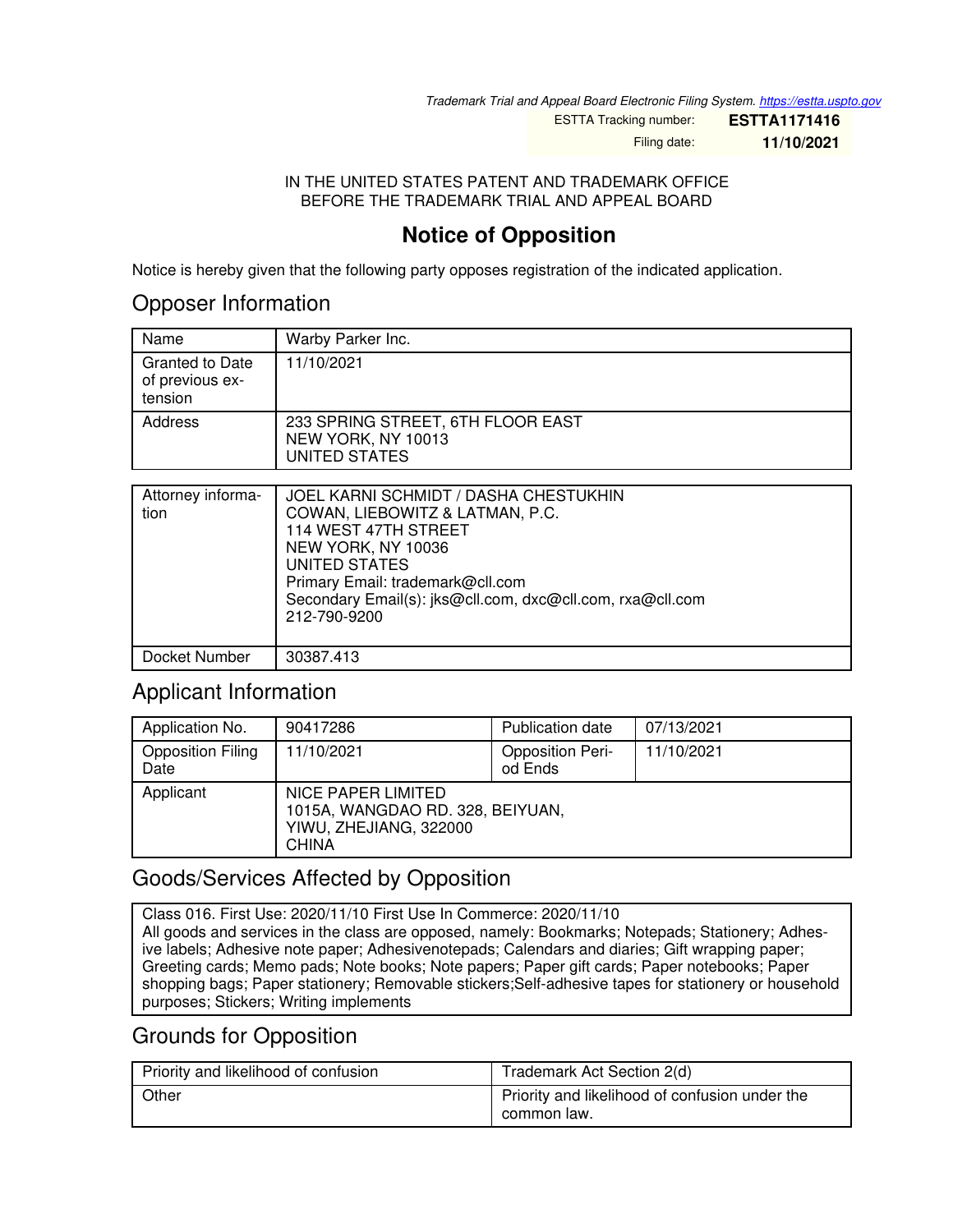# Marks Cited by Opposer as Basis for Opposition

| U.S. Registration<br>No. | 5974938                                                                                                                                                                                                                                                                                                                                                                                                                                                                                                  | <b>Application Date</b>  | 10/16/2018  |
|--------------------------|----------------------------------------------------------------------------------------------------------------------------------------------------------------------------------------------------------------------------------------------------------------------------------------------------------------------------------------------------------------------------------------------------------------------------------------------------------------------------------------------------------|--------------------------|-------------|
| <b>Registration Date</b> | 02/04/2020                                                                                                                                                                                                                                                                                                                                                                                                                                                                                               | Foreign Priority<br>Date | <b>NONE</b> |
| Word Mark                | <b>NICE TO SEE YOU</b>                                                                                                                                                                                                                                                                                                                                                                                                                                                                                   |                          |             |
| Design Mark              | NICE TO SEE YOU                                                                                                                                                                                                                                                                                                                                                                                                                                                                                          |                          |             |
| Description of<br>Mark   | <b>NONE</b>                                                                                                                                                                                                                                                                                                                                                                                                                                                                                              |                          |             |
| Goods/Services           | Class 009. First use: First Use: 2015/07/01 First Use In Commerce: 2015/07/01<br>CASES FOR EYEWEAR, EYEGLASSES, SUNGLASSES; EYEWEAR; EYE-<br>GLASSES; SUNGLASSES; EYEGLASS FRAMES<br>Class 035. First use: First Use: 2015/07/01 First Use In Commerce: 2015/07/01<br>RETAIL STORE SERVICES FEATURING EYEWEAR, SUNGLASSES, EYE-<br>GLASS FRAMES, EYEWEAR AND SUNGLASS CASES, EYEWEAR AC-<br>CESSORIES, BOOKS, GAMES AND PLAYTHINGS, PLAYING CARDS,<br>POUCHES, PLUSH TOYS, DOG TOYS, TOY STUFFED ANIMALS |                          |             |

| U.S. Application/ Registra-<br>tion No. | <b>NONE</b>                                                                                                                              | <b>Application Date</b> | <b>NONE</b> |
|-----------------------------------------|------------------------------------------------------------------------------------------------------------------------------------------|-------------------------|-------------|
| <b>Registration Date</b>                | <b>NONE</b>                                                                                                                              |                         |             |
| <b>Word Mark</b>                        | NICE TO SEE YOU, alone or with other words, letters and/or design<br>elements.                                                           |                         |             |
| Goods/Services                          | Eyewear, books and other paper goods, retail services and charitable<br>services as well as goods and services related to the foregoing. |                         |             |

| Attachments | 88157222#TMSN.png(bytes)<br>Letter to Commissioner - NICE 2 CU.pdf(61125 bytes)<br>Notice of Opposition - NICE 2 CU.pdf(20985 bytes) |
|-------------|--------------------------------------------------------------------------------------------------------------------------------------|
| Signature   | /Dasha Chestukhin/                                                                                                                   |

| Signature | /Dasna Chestuknin/                    |
|-----------|---------------------------------------|
| Name      | JOEL KARNI SCHMIDT / DASHA CHESTUKHIN |
| Date      | 11/10/2021                            |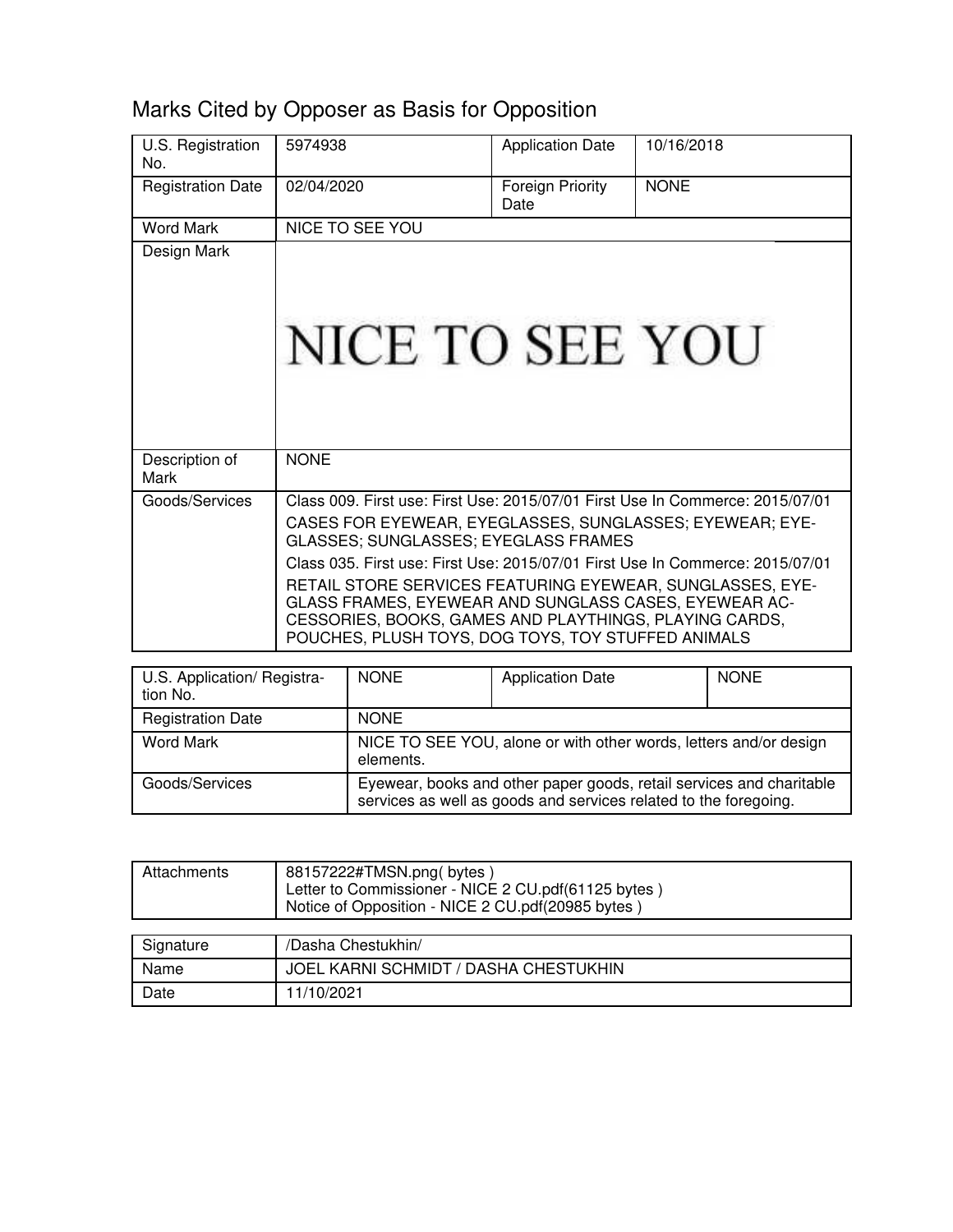

Cowan, Liebowitz & Latman, P.C. 114 West 47th Street New York, NY 10036

(212) 790-9200 Tel  $(212)$  575-0671 Fax www.cll.com

**Dasha Chestukhin**  (212) 790-9251 dxc@cll.com

November 10, 2021

#### **By Electronic Filing**

Commissioner for Trademarks Attn: TTAB P.O. Box 1451 Alexandria, VA 22313-1451

> Re: Warby Parker Inc.'s Notice of Opposition -vs- Nice Paper Limited's Application Serial No. 90/417,286 for **NICE·2·CU (Stylized)**  Ref. No. 30387.413

Dear Commissioner:

We enclose a Notice of Opposition against Application Serial No. 90/417,286 for the mark **NICE·2·CU (Stylized)**, published for opposition on July 13, 2021. Contemporaneously with the electronic filing of this Notice of Opposition, we are arranging for an electronic payment in the amount of \$600 to cover the filing fee.

If the amount received is insufficient and additional fees are required, please charge our Deposit Account No. 03-3415.

Please address all future correspondence to the attention of Joel Karni Schmidt of Cowan, Liebowitz & Latman, P.C.

Respectfully submitted,

 /Dasha Chestukhin/ Dasha Chestukhin

Enclosures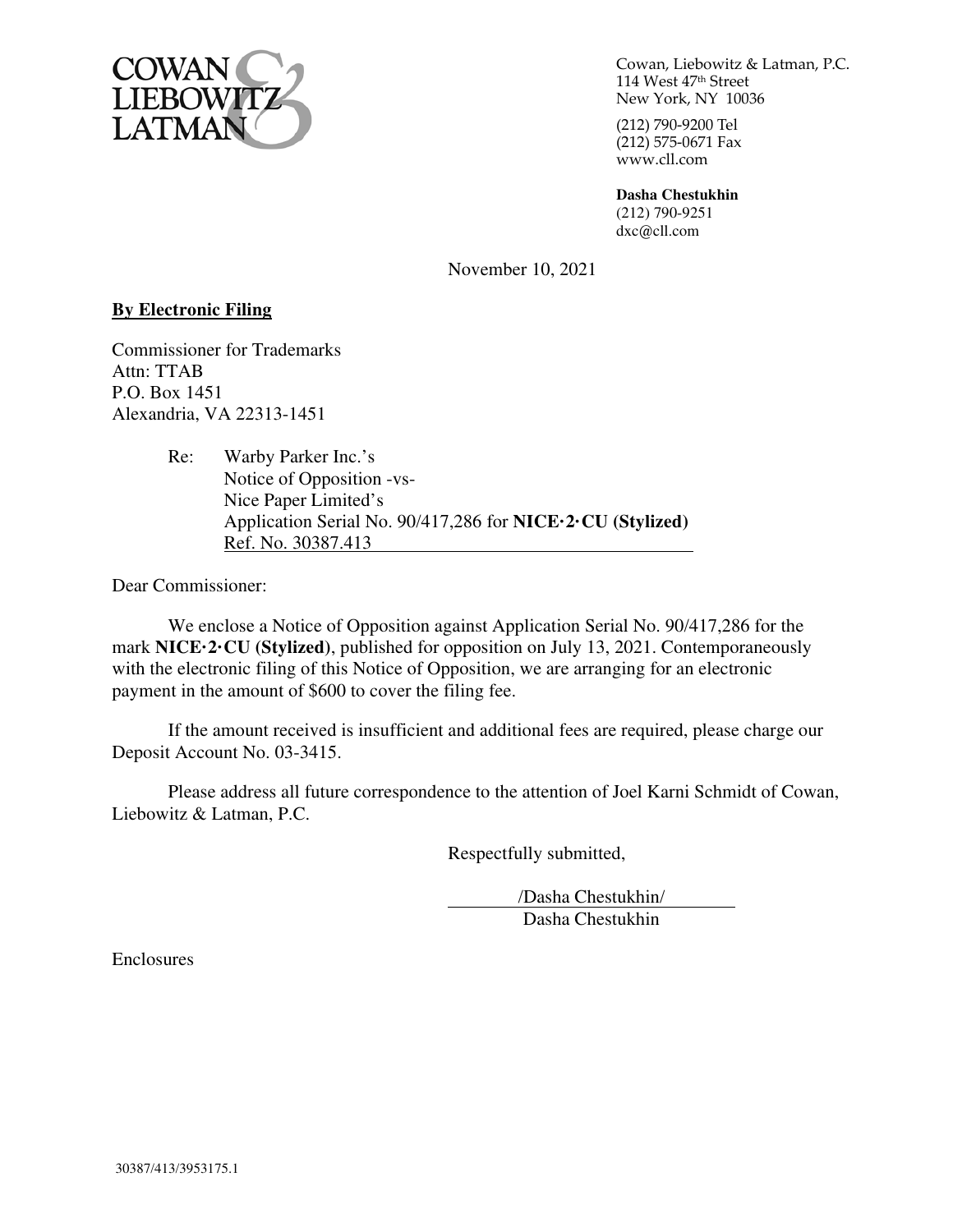#### **IN THE UNITED STATES PATENT AND TRADEMARK OFFICE BEFORE THE TRADEMARK TRIAL AND APPEAL BOARD**

In the Matter of Application Serial No. 90/417,286 Mark: NICE·2·CU (Stylized) Filed: December 27, 2020 Published in the Official Gazette: July 13, 2021 - - - - - - - - - - - - - - - - - - - - - - - - - - - - - - - - - - - - - X **NOTICE OF OPPOSITION**  WARBY PARKER INC., Opposer, v. NICE PAPER LIMITED, Applicant. : : : : : : : : : : : : - - - - - - - - - - - - - - - - - - - - - - - - - - - - - - - - - - - - - X

Commissioner of Trademarks Attn: Trademark Trial and Appeal Board P.O. Box 1451 Alexandria, VA 22313-1451

Warby Parker Inc. ("Opposer"), a Delaware corporation, believes it will be damaged by registration of the stylized mark NICE $\cdot$ 2 $\cdot$ CU, shown here: Nice $\cdot$ 2 $\cdot$ CU ("Applicant's Mark") and in Application Serial No. 90/417,286 (the "Application"), for "Bookmarks; Notepads; Stationery; Adhesive labels; Adhesive note paper; Adhesive notepads; Calendars and diaries; Gift wrapping paper; Greeting cards; Memo pads; Note books; Note papers; Paper gift cards; Paper notebooks; Paper shopping bags; Paper stationery; Removable stickers; Selfadhesive tapes for stationery or household purposes; Stickers; Writing implements" in International Class 16 ("Applicant's Goods"), filed by Nice Paper Limited ("Applicant") and hereby opposes the Application.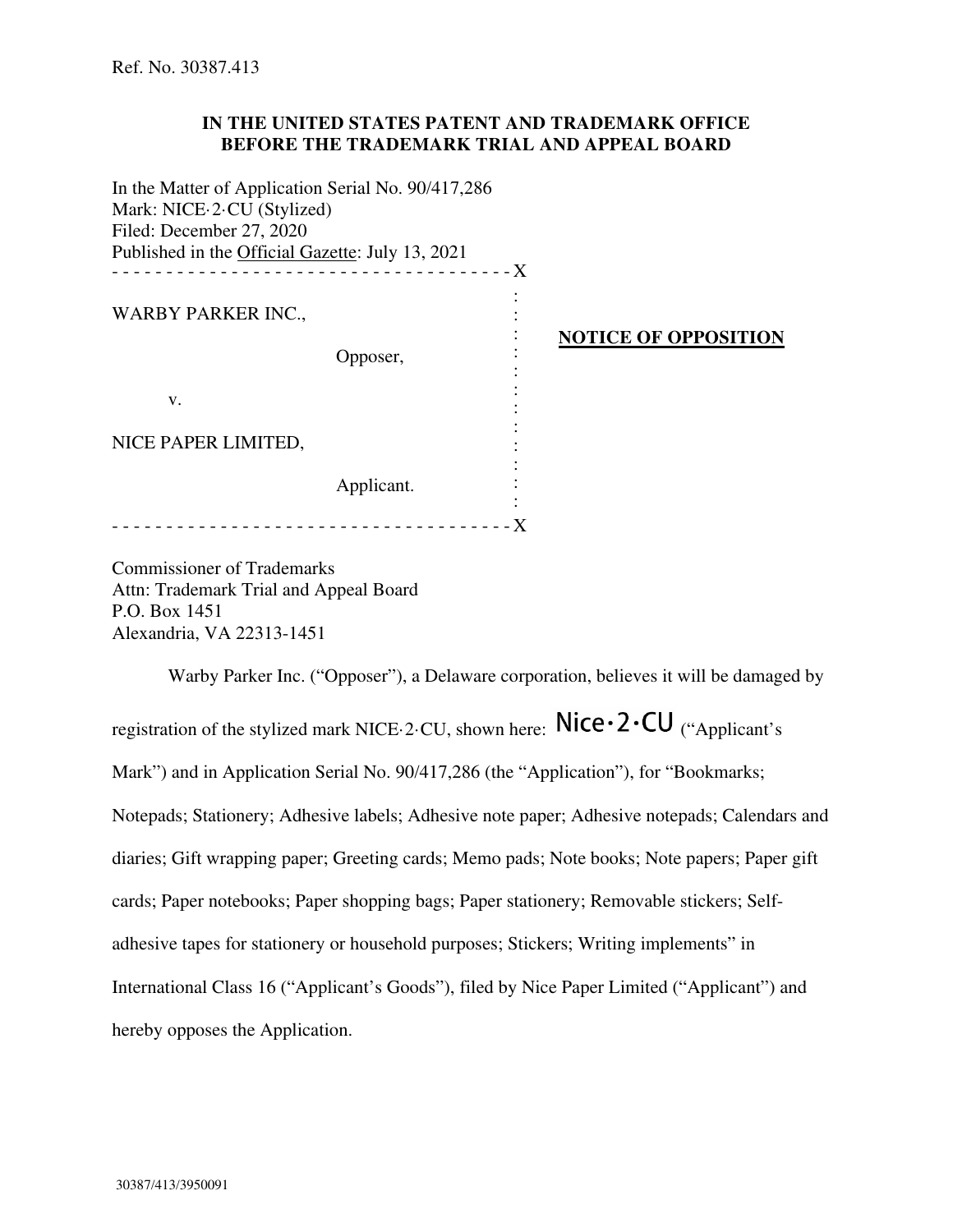As grounds for opposition, it is alleged that:

1. Since prior to November 10, 2020, Applicant's claimed first use date, Opposer and its predecessors, and their affiliated and related entities and/or licensees, have used the mark NICE TO SEE YOU, alone or with other words, letters and/or design elements (collectively, "Opposer's Marks"), in connection with a variety of goods and services, including eyewear, books and other paper goods, retail services and charitable services as well as goods and services related to the foregoing.

| <b>Mark</b>     | Reg. No. | <b>Reg. Date</b> | <b>Goods/Services</b>                                                                                                                                                                                                                                                                                                                                                                    |
|-----------------|----------|------------------|------------------------------------------------------------------------------------------------------------------------------------------------------------------------------------------------------------------------------------------------------------------------------------------------------------------------------------------------------------------------------------------|
| NICE TO SEE YOU | 5974938  | Feb. 4, 2020     | $[Int']$ Class 09)<br>cases for eyewear, eyeglasses,<br>sunglasses; eyewear; eyeglasses;<br>sunglasses; eyeglass frames<br>$[Int']$ Class 35)<br>retail store services featuring eyewear,<br>sunglasses, eyeglass frames, eyewear<br>and sunglass cases, eyewear<br>accessories, books, games and<br>playthings, playing cards, pouches,<br>plush toys, dog toys, toy stuffed<br>animals |

2. Opposer is the owner of the following federal registration:

3. Since prior to November 10, 2020, Applicant's claimed first use date, Opposer and its predecessors, and their affiliated and related entities and/or licensees, have promoted and advertised the sale and distribution of goods and services bearing or offered in connection with Opposer's Marks, including, but not limited to, eyewear, books and other paper goods, retail services and charitable services as well as goods and services related to the foregoing, and have sold such goods and rendered such services in interstate commerce.

4. Opposer has built up highly valuable goodwill in Opposer's Marks and said goodwill has become closely and uniquely identified and associated with Opposer.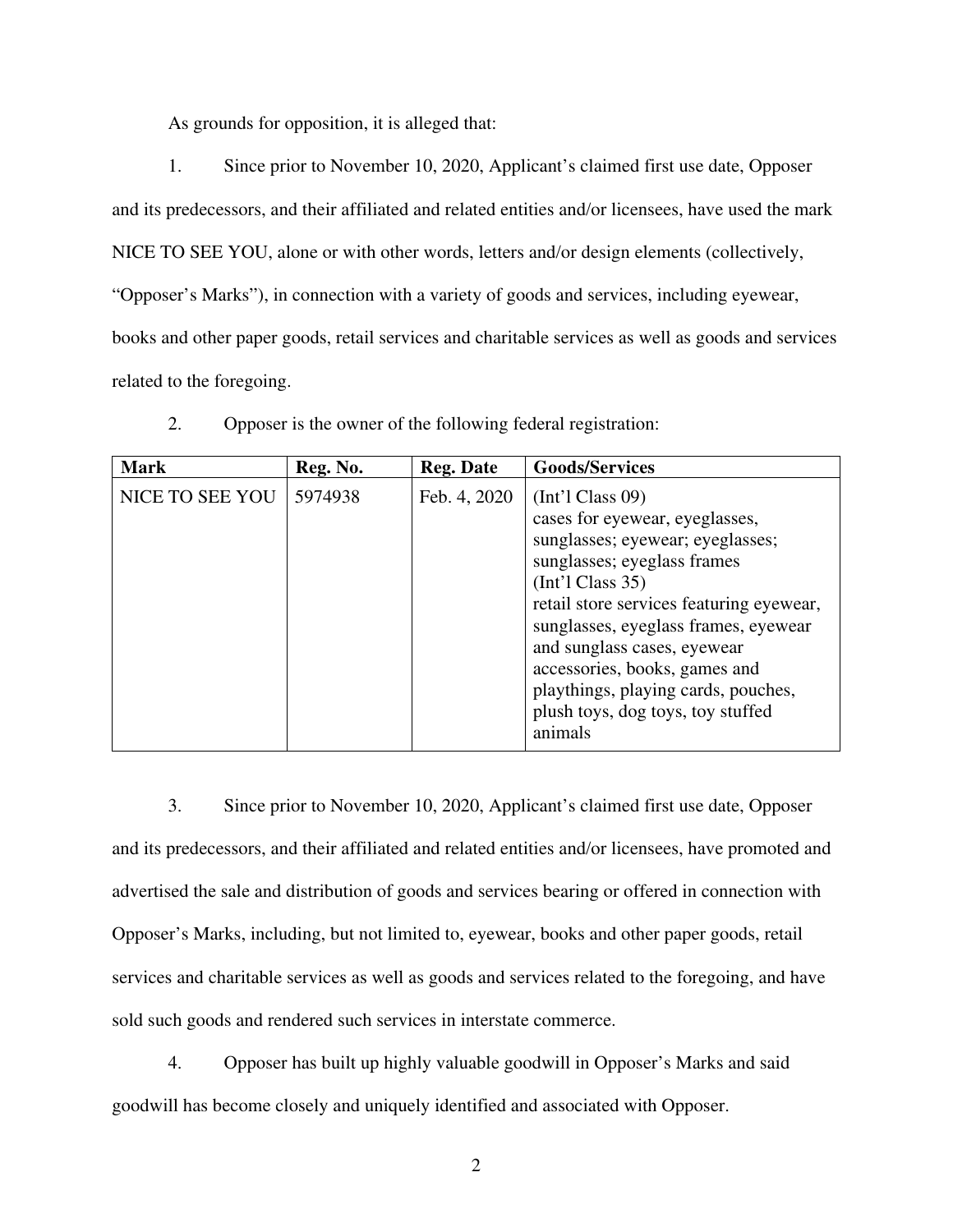5. On December 27, 2020, Applicant filed, in the U.S. Patent and Trademark Office, the Application for Applicant's Mark for "Bookmarks; Notepads; Stationery; Adhesive labels; Adhesive note paper; Adhesive notepads; Calendars and diaries; Gift wrapping paper; Greeting cards; Memo pads; Note books; Note papers; Paper gift cards; Paper notebooks; Paper shopping bags; Paper stationery; Removable stickers; Self-adhesive tapes for stationery or household purposes; Stickers; Writing implements" in International Class 16, claiming a first use date of November 10, 2020.

6. Upon information and belief, Applicant did not use Applicant's Mark in United States commerce for Applicant's Goods prior to its claimed first use date of November 10, 2020.

7. The goods covered by the Application are identical and/or closely related to the goods offered and services rendered in connection with Opposer's Marks.

8. Applicant's Mark is phonetically identical, and very similar visually, to Opposer's NICE TO SEE YOU mark.

9. Applicant's Mark so resembles Opposer's Marks as to be likely, when used in connection with Applicant's Goods, to cause confusion, to cause mistake, and/or to deceive the trade and public, who are likely to believe that Applicant's Goods have their origin with Opposer and/or that such goods are approved, endorsed or sponsored by Opposer or associated in some way with Opposer. Opposer would thereby be injured by the granting to Applicant of a certificate of registration for Applicant's Mark

WHEREFORE, Opposer prays that the opposition against the Application be sustained and registration be denied.

3